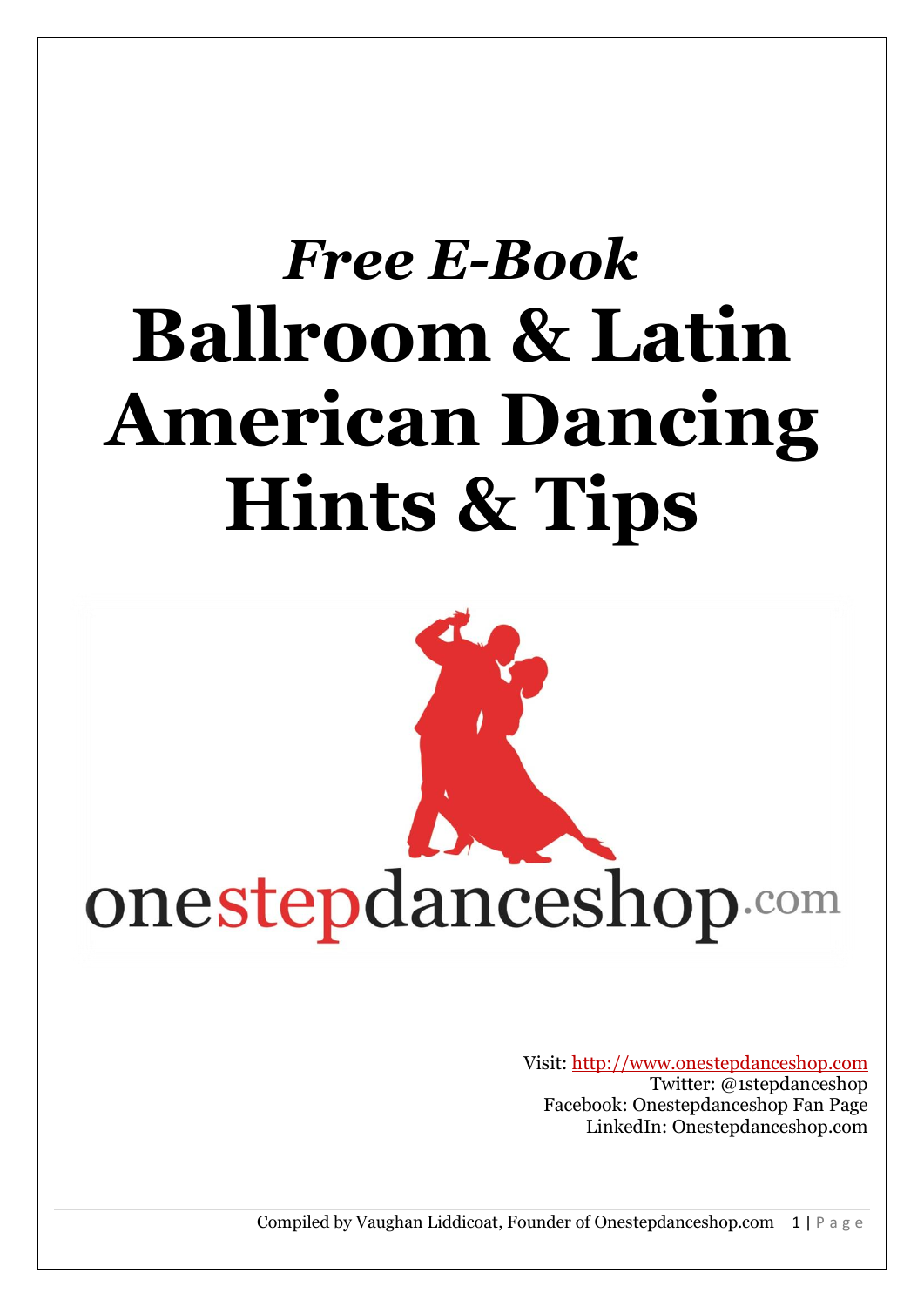## **Contents**

| <b>Brief History of Ballroom Dancing</b>                                                                                                                                                                | Page 3  |
|---------------------------------------------------------------------------------------------------------------------------------------------------------------------------------------------------------|---------|
| <b>Dance Sport Competition Guide</b><br>What to Wear for Your Competition<br>What Are the Judges Looking For?                                                                                           | Page 4  |
| Dance Floor Etiquette & Floor Craft<br><b>Before the Dance</b><br>At the Dance                                                                                                                          | Page 7  |
| <b>How to Develop Your Posture</b><br><i>Posture Tips</i><br>Sitting<br>Standing<br>Walking<br>Driving<br><i>Sleeping</i>                                                                               | Page 8  |
| <b>Health &amp; Fitness Benefits of Dancing</b><br>Research<br>How 'Good' of a Workout is Dancing?<br><b>Dancing Off Those Calories</b><br>Ballroom & Latin American Benefits<br>Salsa Dancing Benefits | Page 11 |
| Injuries<br><b>Injury Responses</b><br>Pain<br><b>Injury Management</b><br>The 'RICED' Guideline<br>The 'HARM' Factors                                                                                  | Page 12 |
| <b>Resources</b>                                                                                                                                                                                        | Page 15 |

*Thank You for taking the time to visit our site, we look forward to putting you one step closer to becoming a better dancer.*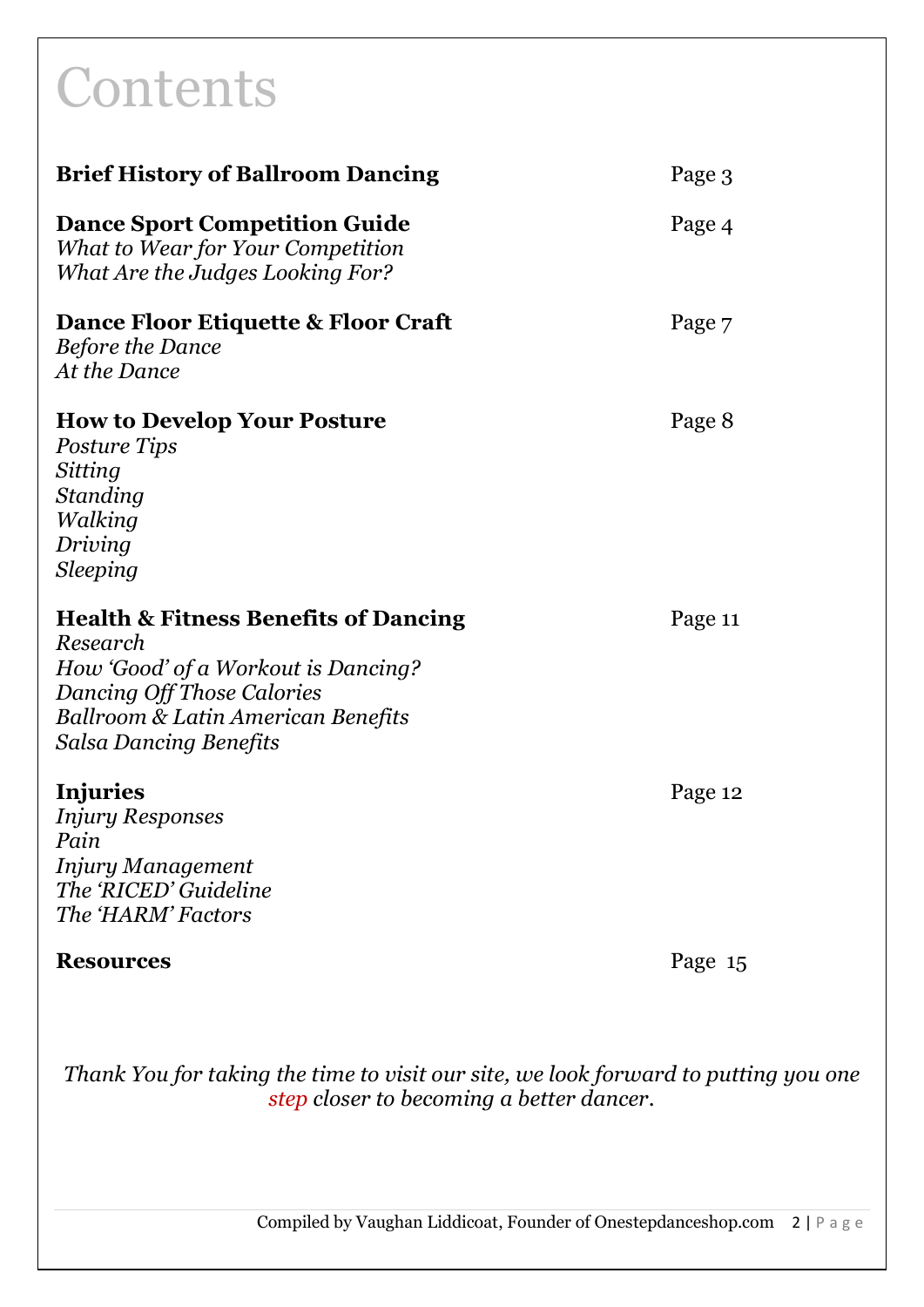## **Brief History of Ballroom Dancing**

Ballroom Dancing is when a couple performs any of the various social dances that follow a pattern of predictable steps. Examples of these dances are the tango, waltz, slow foxtrot and quick step. It has an immensely amplified popularity spreading across Europe, the Americas and Asia. Ballroom dancing has had a relatively short but interesting history and has evolved from a recreational activity to a worldwide sporting event.

Ballroom dancing originated in England in the late 18th and early 19th centuries in which these dances, such as the waltz, were performed by the upper and elite classes of society in balls and parties. During the late 19th to the early 20th centuries, it became a trend among the working and middle class where they would go to gatherings and events in public dance halls. In the early 1920s, ballroom dancing competitions started to boom that in 1924, an organization was formed called the Ballroom Branch of the Imperial Society of Teachers of Dancing. The objective of this organization was to standardize and formalize ballroom dancing techniques, sets of steps and music to which it was danced to.

In legitimate Dance Sport competitions and in social events, there are five standard dances. These are the Modern and the Viennese Waltz, the Tango, the Slow Foxtrot and the Quickstep. These dances are standardized and categorized into segregated teaching levels and utilize vocabulary, rhythm and tempo and techniques which are accepted internationally.

Although these dances come from very different backgrounds and have special techniques, aesthetics, rhythms and tempos, they do share common qualities. All ballroom dances, as with all forms of dance, are expressions of feelings, thoughts and emotions. These dances may be stricter than other forms of dance and may limit the range of steps and body movement involved, but it is still one of the best expressions of love, joy and pain between two people.

Also, all ballroom dances are performed by only two people, usually a man and a woman. These dances are performed in a certain position termed as the "Closed Hold". In this position, the couple strictly remains in contact in five different points or places. These five points consists of three hand contacts, one elbow contact and one chest contact.

The first hand contact occurs when the man's left hand holds the lady's right hand. Second is when the lady's left hand is placed at the top of the man's right upper arm. In the tango, the lady's left hand is placed behind the man's arm, not on top of it. The third contact is when the man's right hand is placed under the left shoulder blade on the lady's back. The fourth contact is when the lady's left elbow rests on the man's right elbow and both arms are kept in a horizontal line. The lady's arms are held comfortably by the man's and permit her to follow the man's lead with ease. This also gives the couple the appearance of having a bearing of royalty. This is an important characteristic in the ballroom dances that came from Western Europe because these dances were performed in the royal courts. The last point of contact is where the right area of the chest of one touches the right area of his partner. This closeness allows very little room between the partners' faces thus contributing to the dance's romantic appeal.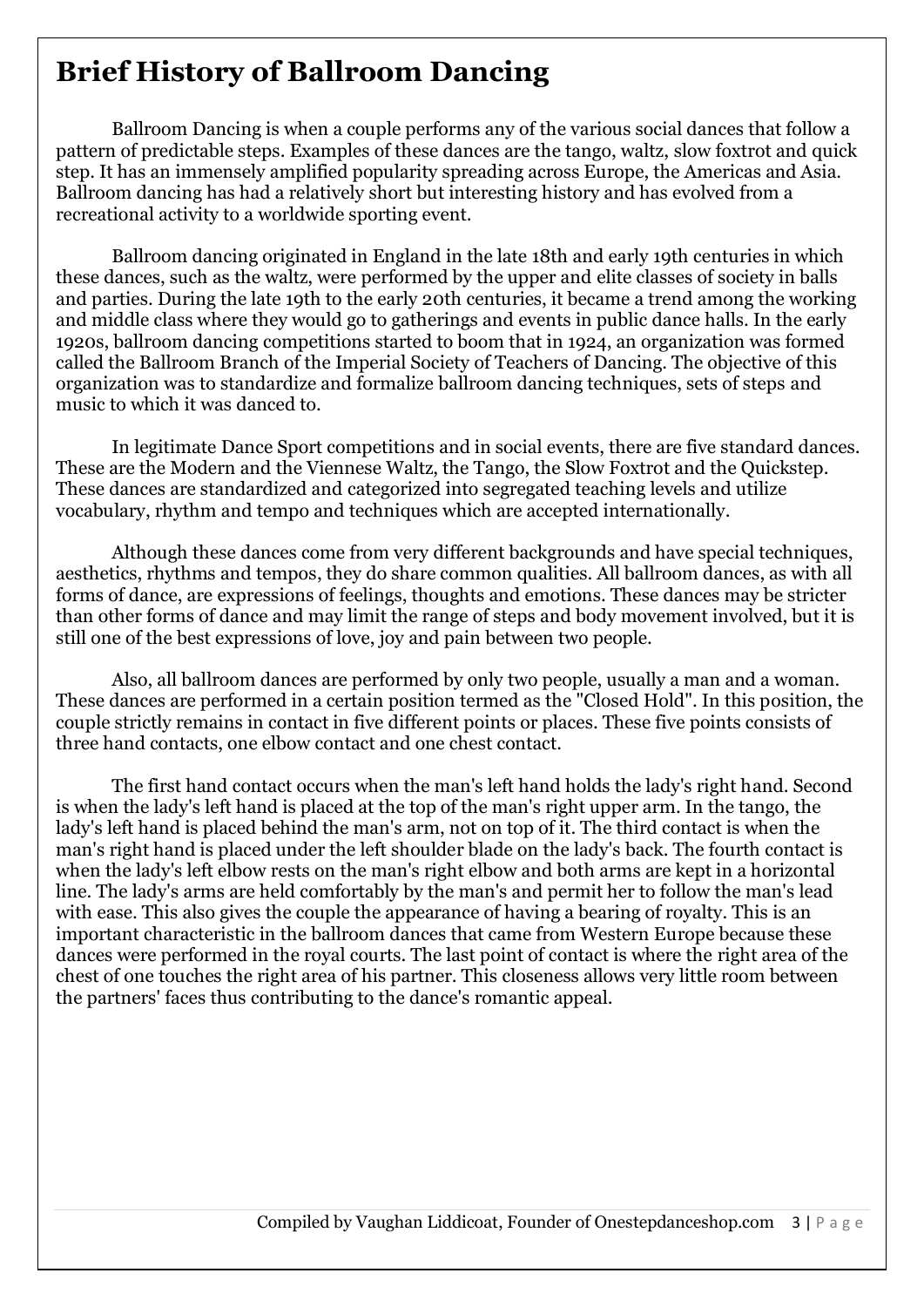## **DanceSport Competition Guide**

## **What to Wear for Your Competition**

Ballroom dancing is, to a large extent, as much about appearance as about dancing. It can be, and often is, a very superficial sport, but obviously is still extremely fun. As a ballroom dancer, there are certain expectations regarding your presentation. Often judges depend on appearance – confidence, posture, and how you look – to separate the final six couples. Newcomers, Beginners and Intermediates: the expectations are in accord with your level. Full-out costumes are not necessary and often are not allowed.

So here's what you can do to give yourself as much of a boost as possible:

#### **MEN**

#### *Standard Ballroom*

**Hair:** Long hair should be pulled back with hair gel, looking neat. Go for a slicker, refined look, with no wisps or strands of hair hanging out. A clean-cut

appearance is a must. Goatees, beards, and sideburns are strongly discouraged.

**Shirt:** White or black long-sleeved dress shirt and tie, or even better, tuxedo shirt & black bow tie. Be careful not to wear a shirt that is too loose. Advanced and up wear tuxedo tails especially made for dancing.

**Pants:** Black dress slacks or tux pants. Again, no baggy pants.

**Accessories:** Black vest or buttoned sweater that perpetuates the formal look. No watches. You may also wear a tie or bowtie that tastefully matches your partner's dress (for instance, a dark green bowtie if your partner is wearing a dark green dress etc)

#### *International Latin American*

**Hair:** Sleek, refined look is again required. Long hair pulled back, shorter hair should be kept down, no spiky hair! Goatees, beards, and sideburns are strongly discouraged.

**Shirt:** Black or white shirt. Dress shirt or club shirt will suffice. Definitely no loose clothing here, you need to show your line in your dancing. Consider wearing a very tight-fitting black T-shirt ("muscle" shirt). Advanced and up wear custom outfits.

Pants: Again, fitting black dress slacks. (A narrow cut is complimentary to the dances.) Make sure they allow a free range of motion.

**Accessories:** Belts with shiny accents attract attention to hips, but be careful to not look tacky. No watches.

#### **WOMEN**

#### *Standard Ballroom*

**Hair:** Long hair should be put up neatly – in a bun, French braid or twist, etc. Use lots of gel/hairspray and bobby pins. Shorter hair should be gelled down. No loose hair.

**Makeup:** Stage makeup – wear more than usual, especially on eyes and lips. Consider fake eyelashes– they really make your eyes pop, and are very affordable/pretty easy to put on. **Dress:** More formal. You want something that is above your ankles. Be aware that most prom/formal type dresses are too long, and if you want to wear one dancing you must shorten it (to avoid tripping, and to allow judges to see your feet).

Many girls wear a skirt (at least knee-length, preferably mid-calf or longer) & blouse, though this is a casual look and tends to make you look less competitive. The main thing is that you can move easily. Remember your partner steps between your feet! (Advanced dancers wear custom made gowns, often with "wings", feathers, etc.)

**Accessories:** Nice, elegant jewellery – pearls, rhinestone pieces etc that will attract attention.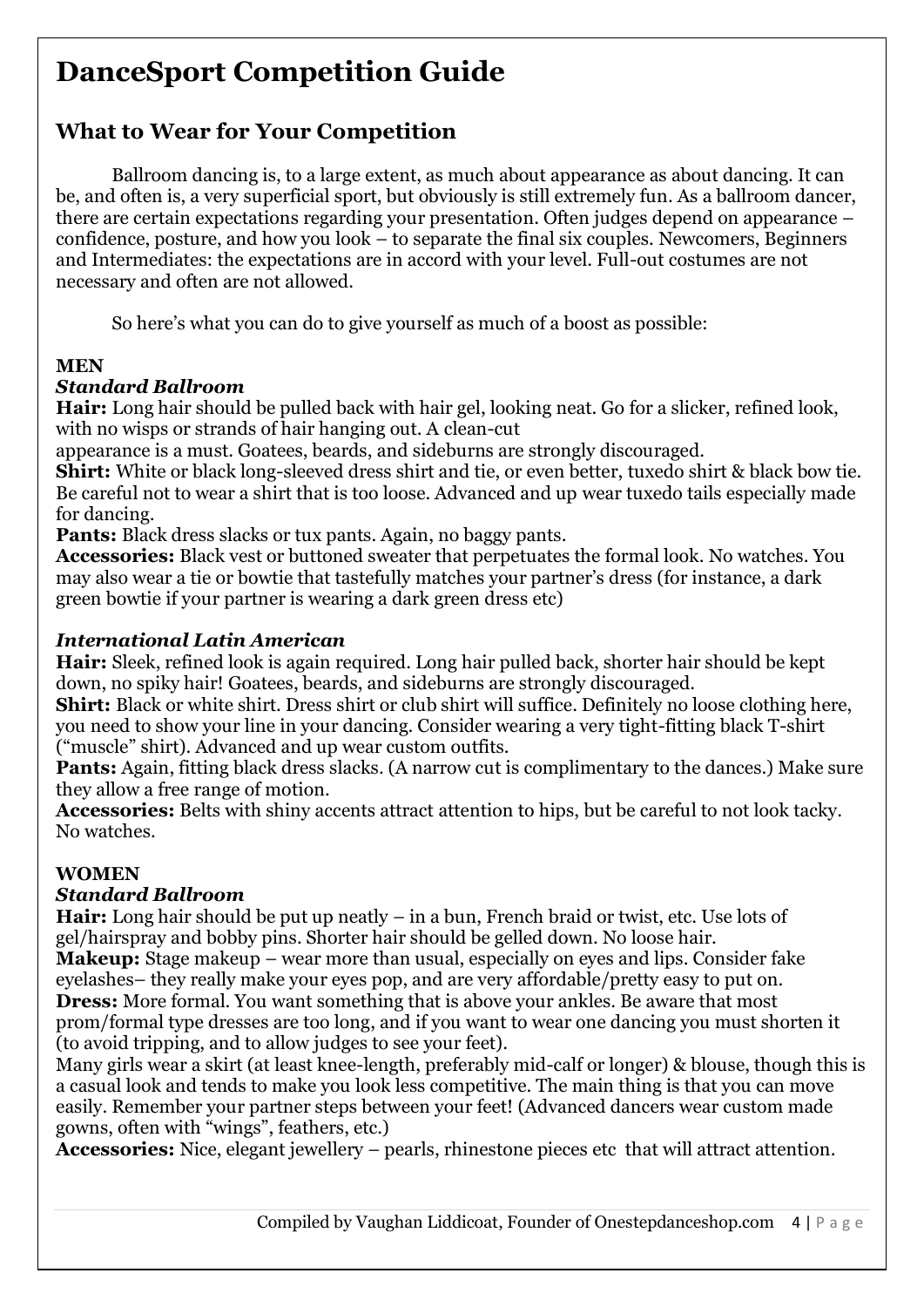#### *International Latin American*

**Hair:** Neat & slicked back, tight ponytail/braid, bun or French twist etc. **Makeup:** Stage makeup. Dramatic is a good adjective, as are bold, daring, and sexy. False

eyelashes are a fantastic idea. Accentuate the eyesand lips. **Dress:** Cocktail/party dress or two piece outfit. Shorter (very short is good, though be aware that showing your actual butt is not considered tasteful in the slightest) skirts with flare or fringe for

spinning. Avoid restrictive clothing. Also, black, while convenient and slimming, also tends to drown you in a sea of other people wearing black, so consider wearing colour, as in, pink, red etc. Advanced dancers will wear pre-made or designed Latin dresses with stones etc. Age appropriate! **Accessories:** Sparkle on the floor! Large glittery earrings/bracelets/necklaces/rings are good. Get creative! Nude, flesh-tone, fishnet stockings can elongate your legs. Overall, be sexy and comfortable.

#### **What Are the Judges Looking For?**

Now that you are at the comp, you are looking good, you know what dance is forthcoming and the steps associated, what does it take to succeed? The following is by Dan Radler, L.I.S.T.D. Ballroom and Latin, and a Registered World Class Adjudicator. He is a former North American, United States, and Eastern U.S. Champion, as well as United States Ten-Dance Champion.

The criteria that a judge might choose to consider are actually too numerous to examine individually in the brief time allotted, since at least six couples are being judged simultaneously. Therefore, the judge must rely on the impression each couple makes relative to the others. The experienced judge, having seen and studied dancing at all levels, can quickly assess these factors collectively:

**Posture** - one of the most important aspects. Good posture makes you look elegant and exude confidence. It improves balance and control, and allows your partner to connect well to your body in the smooth dances. One's competition result is often directly proportional to one's postural correctness. "Persistent practice of postural principles promises perfection."

**Timing** - if a couple is not dancing on time with the music, no amount of proficiency in any other aspect can overcome this. The music is boss.

**Line** - by this we mean the length and stretch of the body from head to toe. Attractive and well executed lines, either curved or straight, enhance the shapes of the figures.

**Hold** - the correct and unaffected positioning of the body parts when in closed dancing position. For instance, the line of the man's arms should be unbroken from elbow to elbow. Also, there should be symmetry of the man's and woman's arms coming together to form a circle, which, although changing in size, should remain constant in shape so that the dancers remain in correct body position relative to each other. The silhouette of the couple should always be pleasing.

**Poise** - in smooth dancing, the stretch of the woman's body upwards and outwards and leftwards into the man's right arm to achieve balance and connection with his frame, as well as to project outward to the audience.

**Togetherness** - the melding of two people's body weights into one, so that leading and following appear effortless, and the dancers are totally in synchronization with each other.

**Musicality and Expression** - the basic characterization of the dance to the particular music being played and the choreographic adherence to musical phrasings and accents; also the use of light and shade to create interest value in response to these accents and phrases. For instance, in foxtrot, the stealing of time from one step to allow another to hover; or a quick speed of turn in an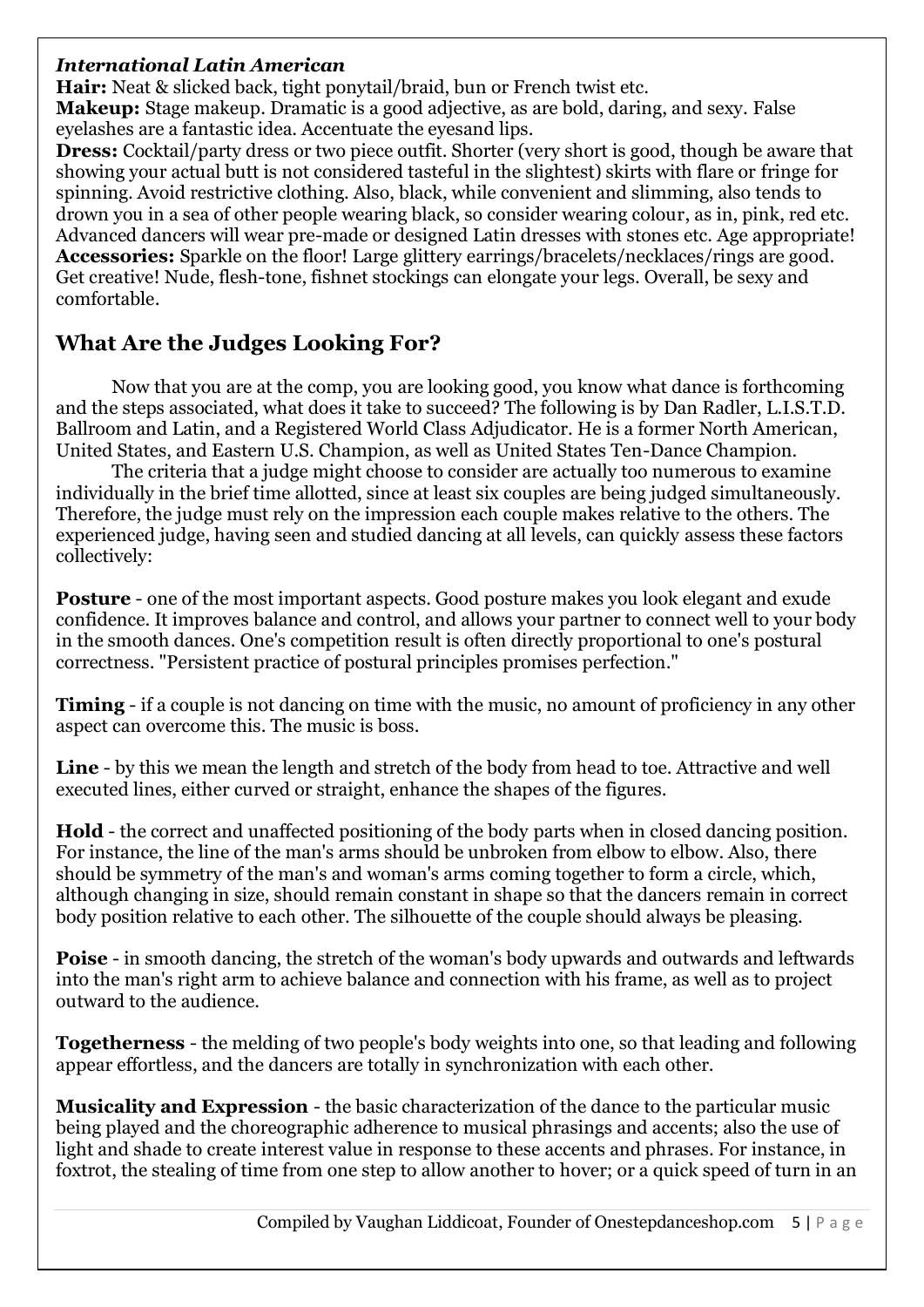otherwise slow rumba; or the snap of a head to suddenly freeze and then melt into slowness in tango.

**Presentation** - Does the couple sell their dancing to the audience? Do they dance outwardly, with enthusiasm, exuding their joy of dancing and confidence in their performance? Or do they show strain and introversion?

**Power** - Energy is exciting to watch. I've noticed that, in a jive, it always seems to be the most energetic couple that wins this dance. But the energy must be controlled, not wild. For instance, powerful movement is an asset in waltz or foxtrot, but only if it is channelled into the correct swing of the body, and not just by taking big steps. The lilt of the music must be matched by the action of the body. In a waltz for instance, the dancers' body action must clearly show the influence of the one down beat and two up beats. So the release of power into the beginning of a figure must be controlled and sustained during the rise at the end of the figure.

**Foot and Leg Action** - the stroking of the feet across the floor in foxtrot to achieve smoothness and softness; the deliberate lifting and placing of the feet in tango to achieve a staccato action; the correct bending and straightening of the knees in rumba to create hip motion; the extension of the ankles and the pointing of the toes of the non-supporting foot to enhance the line of figure; the sequential use of the four joints (hip, knee, ankle, and toes) to achieve fullness of action and optimal power; the bending and straightening of knees and ankles in waltz to create rise and fall; the use of inside and outside edges of feet to create style and line -- all fall under this most important of categories.

**Shape** - Shape is the combination of turn and sway to create a look or a position. For instance, in Paso Doble, does the man create the visual appearance of manoeuvring this cape? Does the lady simulate the billowing flow of the cape through space? In foxtrot, does the man use the appropriate shape on outside partner steps to enable body contact to be maintained?

**Lead and Follow** - Does the man lead with his whole body instead of just his arms? Does the lady follow effortlessly or does the man have to assist her?

**Floorcraft** - This refers not only to avoiding bumping into other couples, but the ability to continue dancing without pause when boxed in. It shows the command of the couple over their choreography and the ability of the man to choose and lead figures extrinsic to their usual work when the necessity presents itself.

**Intangibles** - such as how a couple "look" together, whether they "fit" emotionally, their neatness of appearance, costuming, the flow of their choreography, and basically whether they look like "dancers"; all have an affect on a judge's perception and therefore on his markings. Different judges have different predilections in what they want to see, and weight these factors differently. One judge, for instance, might be especially interested in technique, while another wants to be moved by musicality and expression. While both factors are obviously important and need to be considered, it can result in couples getting widely disparate markings. Couples wondering what a judge saw to give them a particularly high or low mark should know that any one of the many factors listed in this article could be responsible. The use of a heel when a toe is warranted can just as easily hurt you in a judge's eyes as a meticulous closing of feet can help. Because the judge sees each couple for only a few seconds, anything that draws the attention, either positively or negatively, could very well be the deciding factor on how you are marked.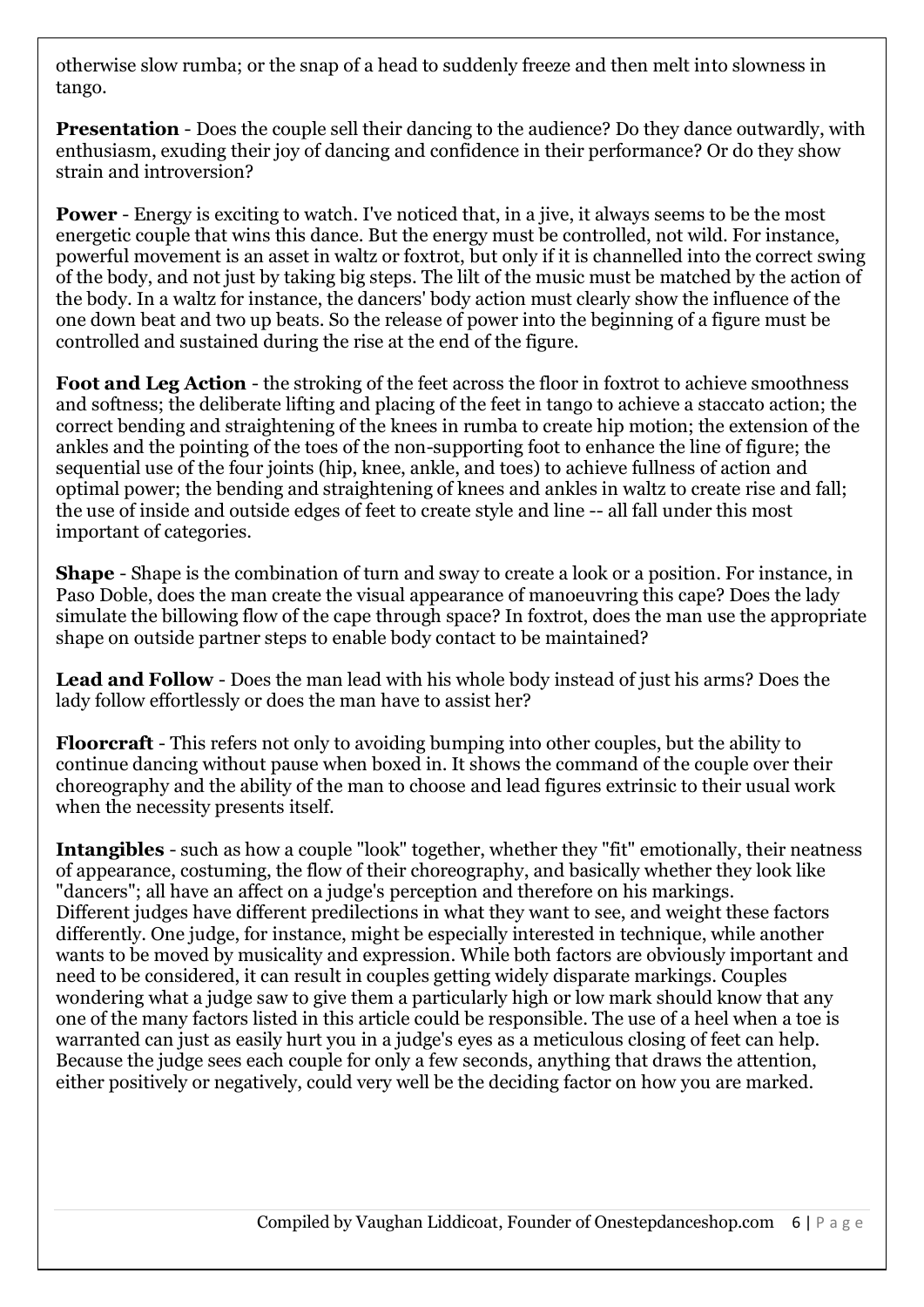## **Dance Floor Etiquette and Floor Craft**

All social & competitive activities have rules of etiquette. There are general rules of etiquette that apply to all forms of dancing. These rules will make the dance floor experience enjoyable for everyone.

#### **Before the Dance**

- Please practice good hygiene. Offensive body odours and bad breath are frowned upon on the dance floor. Many dance aficionados will go so far as to avoid eating certain strong foods on the days they are planning to dance. At the very least, a good shower, deodorant, and a swig of mouthwash will ensure that you dance the night away without offending your partner.
- Clothing will vary by the type of event formal, semi-formal, dressy casual but can also vary by the type of dance. You may choose to wear western wear for country line dancing, or dark themed clothing for Tango. This is not required but if you are a novice it is great way to get accepted into a new dance community.
- Avoid big accessories that can get caught in your partner's clothing or, worse, scratch or bruise someone.
- It is advisable to avoid tennis shoes or any rubber soled, spongy type shoe. These shoes tend to stick to the floor (as they are intended to); if you are executing spins and turns, you can injure an ankle or knee.
- Remember that dancing will require a partner. It is not pleasant to touch someone's damp, sticky skin, so avoid sleeveless shirts and dresses.
- Women or men with long hair should consider wearing it up or in a ponytail to avoid hitting a partner in the face during a spin or having your partner's hand get caught in it.

#### **At the Dance**

- Before you hit the dance floor, you will need a partner. It is considered rude to dance with the same partner all night, even if it happens to be your spouse! If you came with a partner it is generally accepted that they shall have the first and last dance. It is also considered rude to dance more than two songs in a row with the same person.
- When asking someone to dance, you should do so politely and accept a refusal just as politely. These days it is acceptable for men and women to ask someone to dance. If you are on the receiving end of an invitation, remember that it is rude to turn down a dance with someone and then accept an invitation from another partner during the same song.
- Once a song is over, men should escort women back to their seats or to wherever they were standing prior to the dance. If someone has just finished dancing, wait until they are completely off the dance floor before inviting them back out again. Do not pounce on someone as they are leaving the dance floor.
- Do not block access to the dance floor by standing and talking or moving chairs into pathways. Dance spaces are usually crowded so be considerate of others' space.
- Social dances are categorized into two types progressive and semi-progressive dances. Progressive dances travel around the floor, like most Ballroom dances. Semi-progressive dances are typically danced in one spot or move slightly as in most Latin American dances. Dancers move counter-clockwise around the floor, following a Line of Dance.
- Avoid hitting other couples, even if they are in the area you want to dance in. Learn and use Floor Craft. Floor Craft is your knowledge of using basic steps, in any dance, to navigate around couples, change direction or alter routines for smaller floors.
- If you accidently bump into another couple, apologize to them at that moment and do your best not to do it again!

By following these simple rules of dance etiquette, you are sure to have a great time dancing the night away.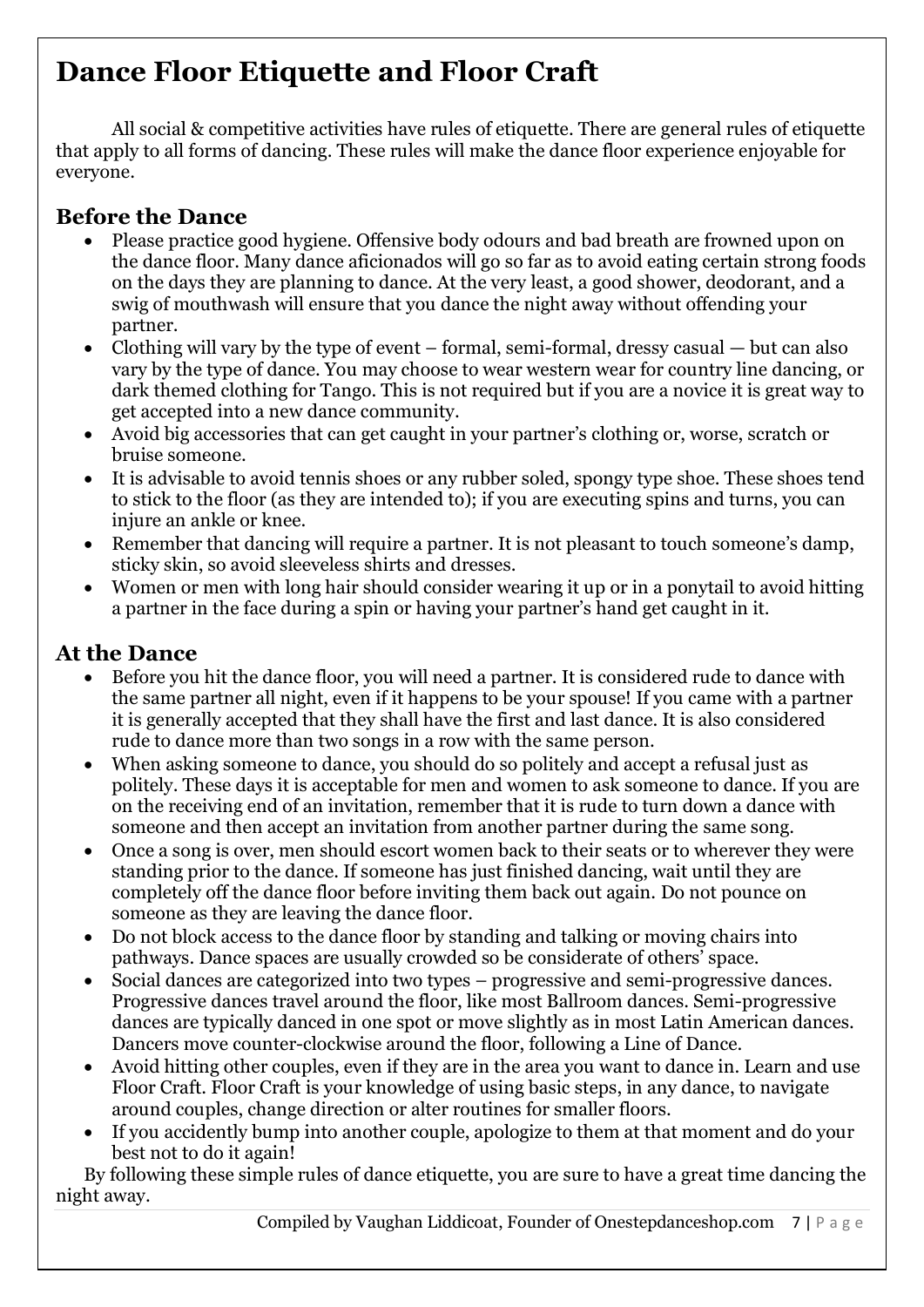## **Posture**

#### **How to Develop Your Posture**

- 1) Know what good posture is. Most people think that to "stand up straight" means tensing your back to heave your chest 'in and up', and pulling your head back in to your chest. This is not so. The spine has two natural curves that you need to maintain called the 'double C' or 'S' curves, these are the curves found from the base of your head to your shoulders and the curve from the upper back to the base of the spine. When standing straight up, make sure that your weight is evenly distributed on your feet. You might feel like you are leaning forward, and look stupid, but you don't.
- 2) Using a mirror, align your ears, shoulders, and hips. Proper alignment places your ears loosely above your shoulders, above your hips. Again, these points make a straight line, but the spine itself curves in a slight 'S'. You'll find that this doesn't hurt at all. If you do experience pain, look at your side view in a mirror to see if you're forcing your back into an unnatural position. If so, stop it!
- 3) Do exercises that strengthen the muscles across your upper back and shoulders. These do not have to be strenuous! Try the following, with or without hand weights:
	- *Align your ears over your shoulders. Raise both arms straight up, alongside your ears. Remember to keep your ears aligned! Bend forearms toward shoulders to touch your shoulder blades. Do 10 repetitions with both arms, then alternate 10 reps for each arm singularly.*
	- *Align ears with shoulders. Raise both arms out to sides at shoulder height. Hold for a slow count of ten. Slowly lower arms to sides, counting ten as you lower. Slowly raise arms back to shoulder height, counting to ten as you raise arms. Do ten reps, constantly checking your alignment! If ten reps are too many to start, do as many as you can. You should at least feel a slight fatigue in the shoulder muscles.*
	- *Be a penguin. While you wait for a web page to load, toast to pop, or the microwave to beep, place elbows at your side, and touch your shoulders with your hands. Keeping your hands on your shoulders and your ears aligned, raise both elbows (count one, two) and lower them back to your waist (count one, two). Do as many reps as your wait allows. You'll be surprised how much exercise fits into 30 seconds.*
- 4) Do stretches. This can greatly help if you find that you have a sore back or neck after a while.
- 5) Tilt (stretch) your head in all four directions over your shoulders (forward, back, left, right), and gently massage your neck. Avoid rolling in a circle, as it may cause further strain. On your hands and knees, curl your back upwards, like a cat, and then the opposite. Think about being able to place a bowl in the hollow of your back.
- 6) Repeat the exercises a few times each day. Doing them in the morning helps your body stretch out the muscle lethargy of sleep, and periodically throughout the day helps raise your energy level without a heavy workout.
- 7) Take Ballet and Yoga classes

#### **SITTING**

- 1) Sit in an office chair.
- 2) Align your back with the back of the office chair. Avoid slouching or leaning forward, especially when tired from sitting in the office chair for long periods. Keep your shoulders straight.
- 3) Flex your arms at a 75- to 90-degree angle at the elbows. You may have to adjust the office chair.
- 4) Make sure your neck, back, and heels are all aligned.
- 5) Keep both feet flat on the floor. If there's a problem with feet reaching the floor comfortably, a footrest can be used along with the office chair.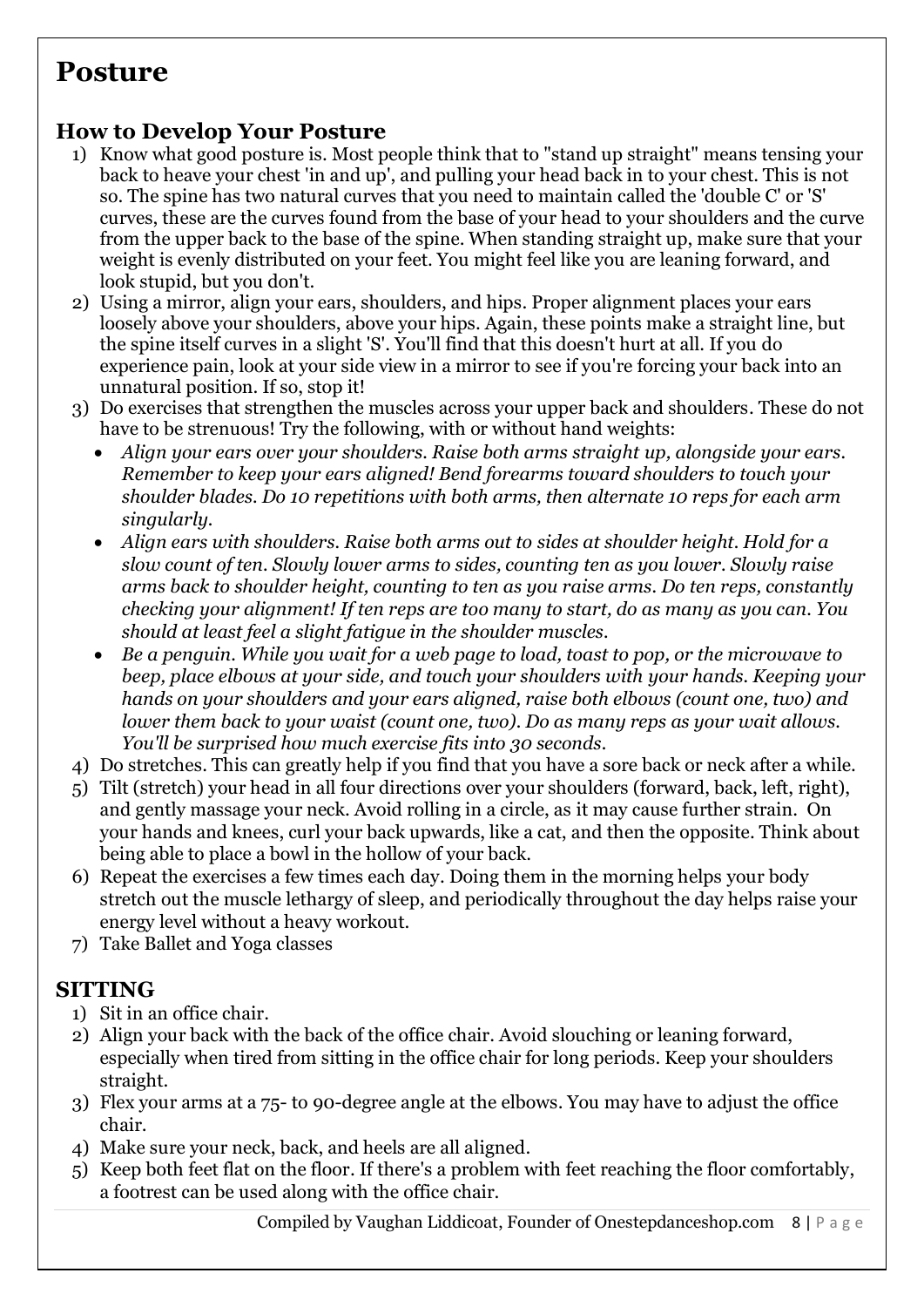#### **STANDING**

- 1) Stand with weight mostly on the balls of the feet, not with weight on the heels. Avoid locking your knees.
- 2) Keep feet slightly apart, about shoulder-width.
- 3) Let arms hang naturally down the sides of the body.
- 4) Tuck the chin in a little to keep the head level. Be sure the head is square on top of the neck and spine, not pushed out forward
- 5) Stand straight and tall, with shoulders upright.
- 6) Stand against a wall with shoulders and bottom touching wall. In this position, the back of the head should also touch the wall - if it does not, the head is carried too far forward (anterior head carriage).

#### **WALKING**

- 1) Keep the head up and eyes looking straight ahead. Avoid pushing your head forward.
- 2) Keep shoulders properly aligned with the rest of the body.

#### **DRIVING**

- 1) Sit with the back firmly against the seat for proper back support. The seat should be a proper distance from the pedals and steering wheel to avoid leaning forward or reaching.
- 2) The headrest should support the middle of the head to keep it upright. Tilt the headrest forward if possible to make sure that the head-to-headrest distance is not more than four inches.

#### **SLEEPING**

- 1) Use a firm mattress for proper back support, but remember that individual preference is very important.
- 2) Try to sleep on your back. Sleeping on the side will damage your posture after enough repetitions. Sleeping on your back will help straighten your shoulders, and it is usually more comfortable for the back than sleeping on the stomach.
- 3) Use a pillow to provide proper support and alignment for the head and shoulders.
- 4) Consider putting a rolled-up towel under the neck and a pillow under the knees to better support the spine.
- 5) If sleeping on the side, a relatively flat pillow placed between the legs will help keep the spine aligned and straight.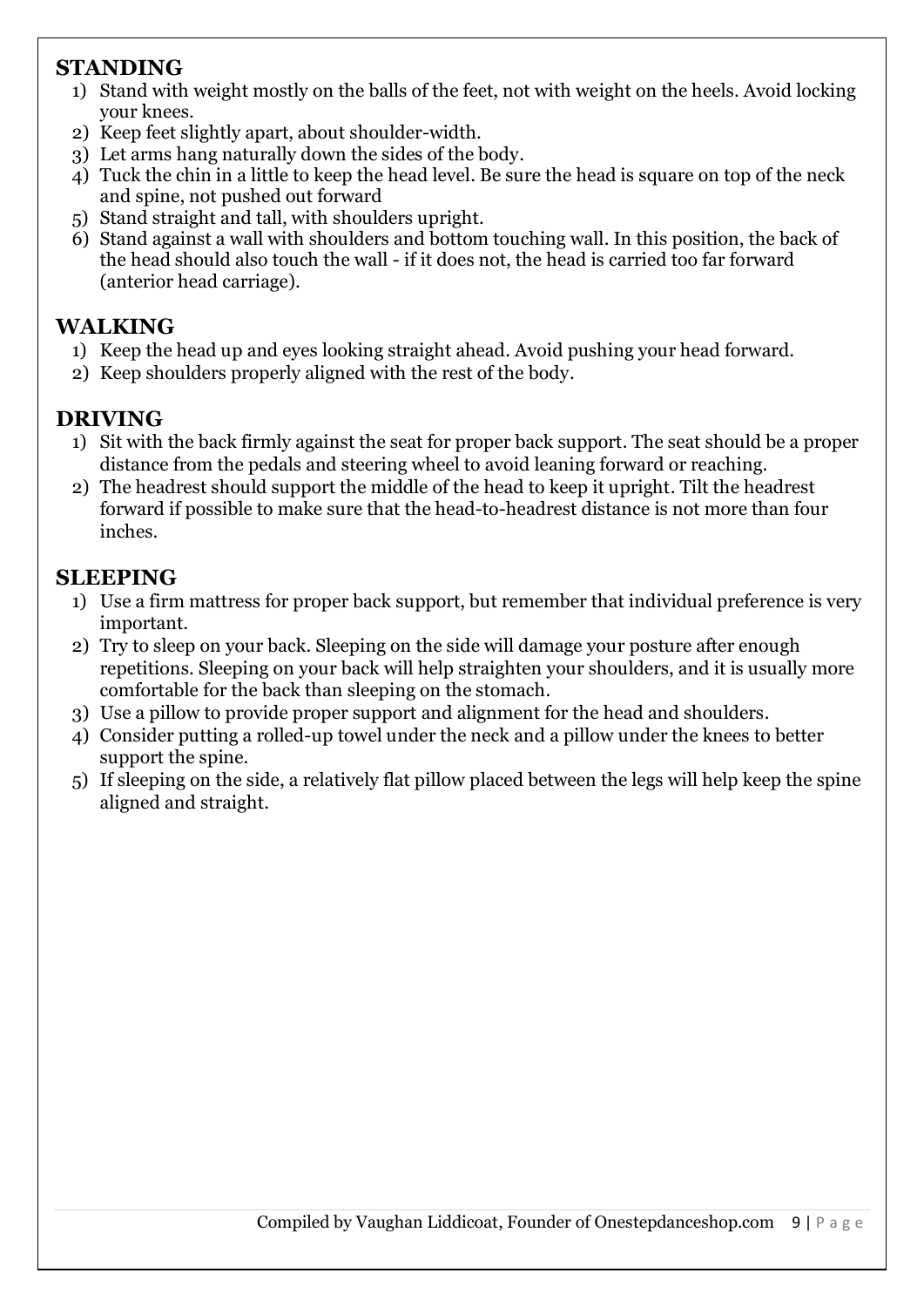## **Health & Fitness Benefits of Dancing**

#### **Research**

If you secretly chasse across your living room when you're home alone, cha-cha with your significant other, or compete in Dance Sport you're in luck! Not only is dancing an exceptional way to let loose and have fun, but it also provides some terrific benefits for your health. In fact, Mayo Clinic researchers reported that social dancing helps to:

- Reduce stress
- Increase energy
- Improve strength
- Increase muscle tone and coordination

It really doesn't matter what style of dance you choose, the National Heart, Lung and Blood Institute (NHLBI) says that dancing can:

- Lower your risk of coronary heart disease
- Decrease blood pressure
- Help you manage your weight
- Strengthen the bones of your legs and hips

Dancing is a unique form of exercise because it provides the heart-healthy benefits of an aerobic exercise while also allowing you to engage in a social activity. This is especially stimulating to the mind, and one 21-year study published in the New England Journal of Medicine even found dancing can reduce the risk of Alzheimer's disease and other forms of dementia in the elderly.

In the study, participants over the age of 75 who engaged in reading, dancing and playing musical instruments and board games once a week had a 7 percent lower risk of dementia compared to those who did not. Those who engaged in these activities at least 11 days a month had a 63 percent lower risk!

Interestingly, dancing was the only physical activity out of 11 in the study that was associated with a lower risk of dementia. Said Joe Verghese, a neurologist at Albert Einstein College of Medicine and a lead researcher of the study, "This is perhaps because dance music engages the dancer's mind." Verghese says dancing may be a triple benefit for the brain. Not only does the physical aspect of dancing increase blood flow to the brain, but also the social aspect of the activity leads to less stress, depression and loneliness. Further, dancing requires memorizing steps and working with a partner, both of which provide mental challenges that are crucial for brain health.

#### **How 'Good' of a Workout is Dancing?**

The amount of benefit you get from dancing depends on, like most exercises, the type of dancing you're doing, how strenuous it is, the duration and your skill level. Says exercise physiologist Catherine Cram, MS, of Comprehensive Fitness Consulting in Middleton, Wisconsin, "Once someone gets to the point where they're getting their heart rate up, they're actually getting a terrific workout. Dance is a weight-bearing activity, which builds bones. It's also "wonderful" for your upper body and strength."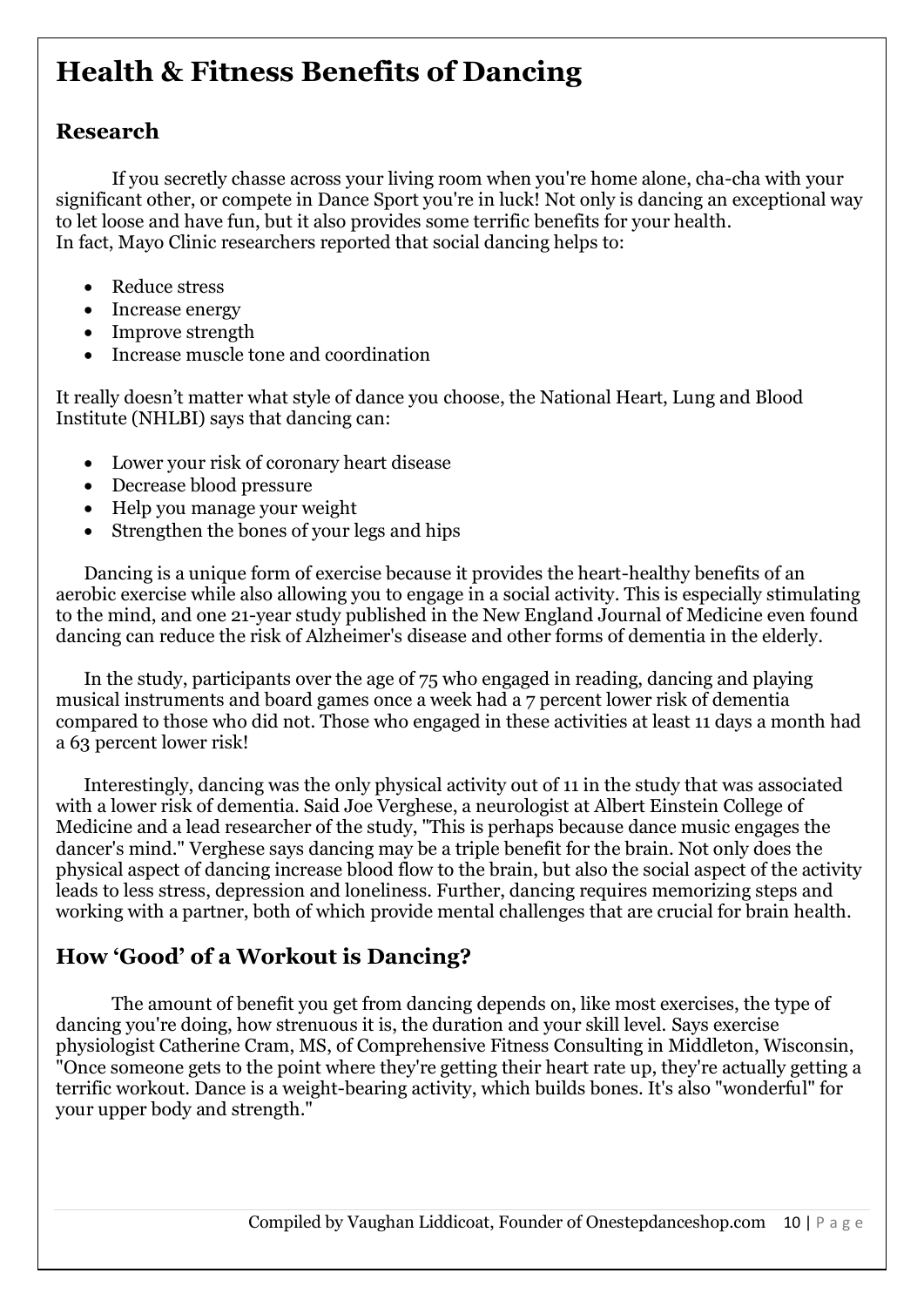Plus, dancing requires using muscles that you may not even know you had. "If you're dancing the foxtrot, you're taking long, sweeping steps backwards. That's very different than walking forward on a treadmill or taking a jog around the neighbourhood...Ballroom dancing works the backs of the thighs and buttock muscles differently from many other types of exercise," says Ken Richards, professional dancer and spokesman for USA Dance, the national governing body of DanceSport (competitive ballroom dancing).

#### **Dancing Off Those Calories**

How many calories will you burn while dancing? That depends on the type of dancing. Here's a range of some of the most popular varieties, based on a 150-pound person, per hour:

- Swing dancing: 235 calories/hour
- Ballroom dancing: 265 calories/hour
- Ballet: 300 calories/hour
- Belly dancing: 380 calories/hour
- Salsa dancing: 420+ calories/hour

#### **Ballroom & Latin American Dancing Benefits**

- Conditions the body
- Helps keep the heart in shape
- Builds and increases stamina
- Develops the circulatory system
- Strengthens and tones legs and body
- Increases flexibility and balance
- Helps with weight loss
- Relieves stress

#### **Salsa Dancing Benefits**

- Builds endurance and stamina
- Helps with weight loss
- Relieves stress
- Helps you release toxins via sweating
- May help lower blood pressure and improve cholesterol levels
- Can lead to a reduced heart rate over time

Physical benefits aside, dancing has a way of brightening up a person's day, says ballroom owner and operator Karen Tebeau.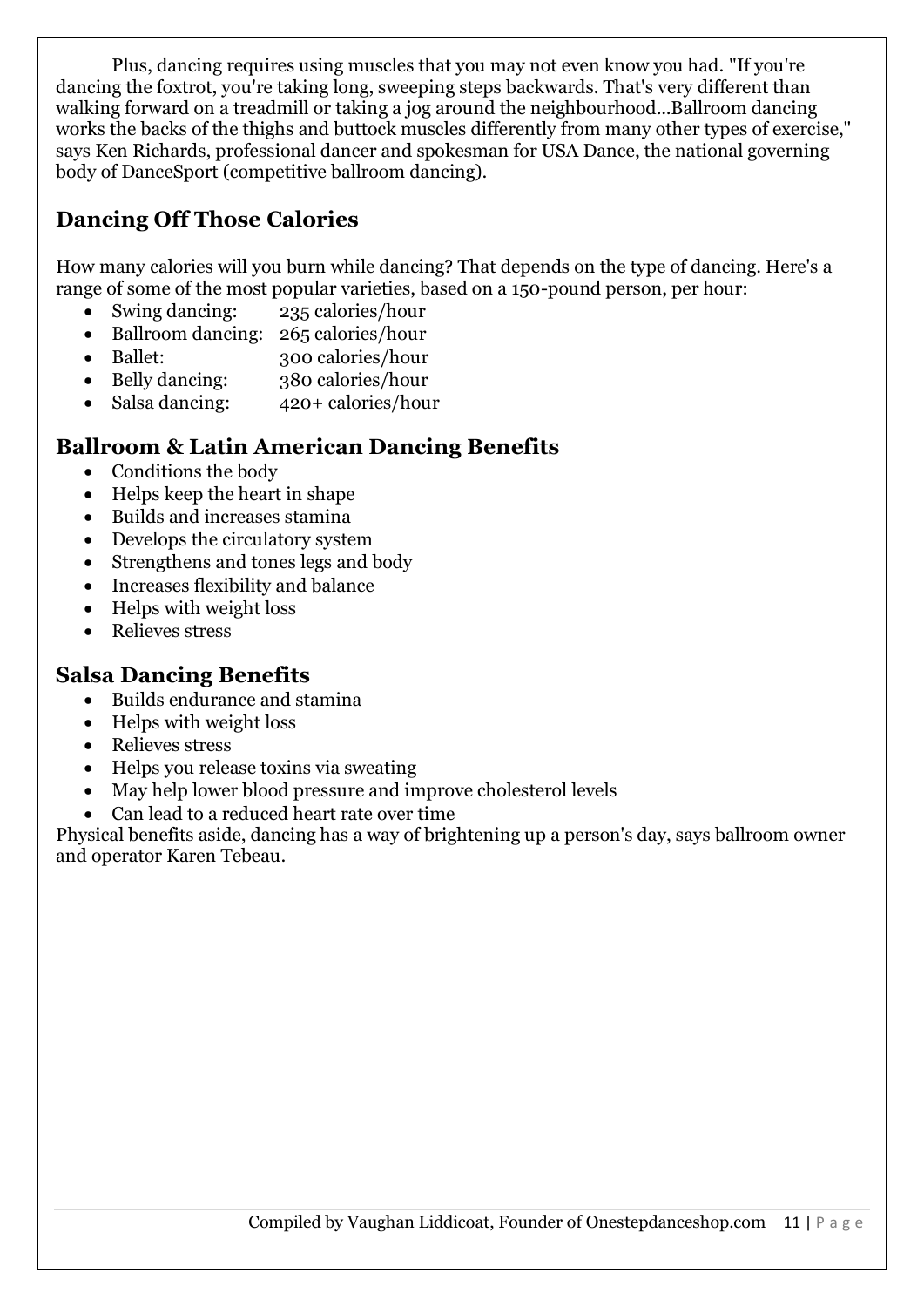## **Injuries**

#### **Injury Responses**

The body will initially respond to injury with a physiological response. Localised tissue damage causes mechanical and chemical changes in the tissue. This is often followed by heat, redness, swelling and pain. Ignoring these early warning signs by continuing to dance can result in further damage to the tissue, increasing the severity of the injury and prolonging the recovery time (and the return to dance activity).

It is often difficult for the dancer to know whether it is ok to continue dancing. Pain is the result of both sensory and emotional experiences and is associated with tissue damage or the probability that damage will occur. It serves as a warning sign for the body to withdraw from the painful stimulus, e.g. continued dancing, and therefore serves to protect the injured body part.

#### **Pain**

Pain can be experienced in many different ways. A description of pain can help to determine what structure may be involved *(this is a guideline only)*:

- Ache inflammatory
- Sharp mechanical
- Deep bony, joint, referred e.g. neck referring to the shoulder
- Superficial muscular
- Throbbing vascular
- Neural constant, pins and needles, numbness, sharp shooting

In general, pain that should not be ignored is that which occurs with an acute (traumatic) injury, pain that recurs during dance activity, gets worse and is still apparent after the activity ceases, night pain, or any pain that you are worried about. Other types of pain, e.g. delayed onset of muscle soreness or residual muscle pain which occurs 24/48 hours after unaccustomed bouts of intense dance activity, may respond to continued gentle dance activity, gentle stretching, and/or correct warm up and warm down procedures.

#### **Injury Management**

Immediate management can reduce the severity of an injury and therefore shorten the time away from dance. There are three main phases of Injury Management:

Initial Injury Phase: *Week 1*

In this phase a combination of Rest, Ice, Compression and Elevation is applied. Additionally, early intervention by a medical professional regarding diagnosis, treatment and management advice is appropriate.

Early Rehabilitation Phase: *Weeks 2-6*

Functional treatment and supervised exercise plans are appropriate during this phase.

Ongoing Rehabilitation/Prevention Phase: *Week 6 & Ongoing*

Load control and continued rehabilitation important at this stage to allow the dancer to return to full pain free dance activity. The most common time that injury recurs, is when the dancer feels 80-100% normal.

Of these we are going to concentrate in particular on the initial phase of injury as this is when you, the dancer, will begin management of your injury.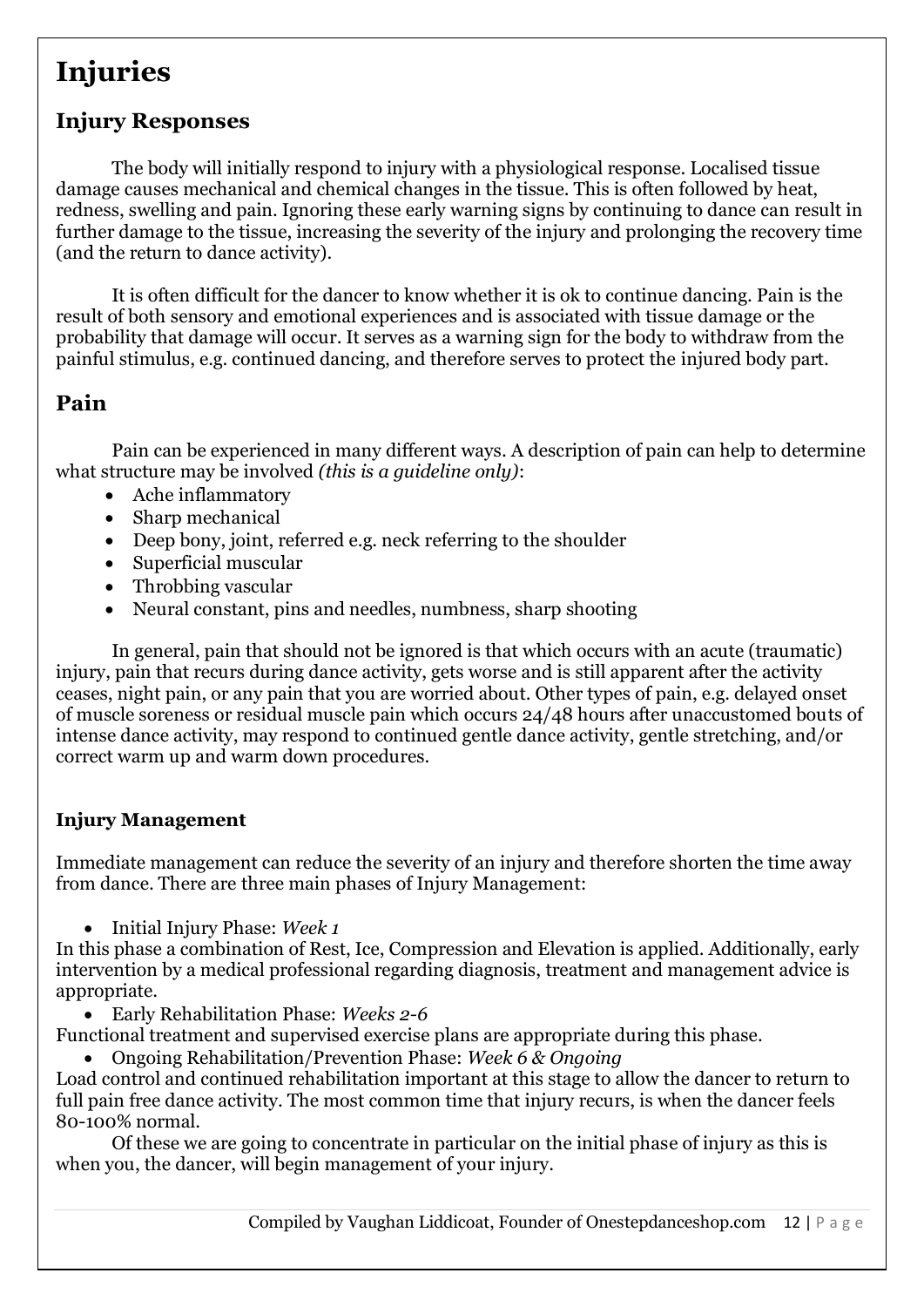#### **The 'R I C E D' Guideline**

First contact treatment from time of injury up to 48/72 hours should consist of:

#### **R I C E D** Rest Ice Compression Elevation Diagnosis

**Rest:** To protect the injured part from further injury you should **stop dancing** immediately. Functional rest can occur once a diagnosis is made, i.e. avoid activities which stress the injured tissue, other activities are allowed.

**Ice:** Ice should be applied preferably within 5-10 minutes of the injury occurring, and be kept on for 20 minutes to get the best physiological effect. The ice should then be reapplied every 2-3 hours for the first 48 hours. Ice is used to cool the tissue (cold induced analgesia, pain relief) and to reduce swelling, muscle spasm and bleeding.

Tips on applying ice:

- *Never apply ice directly to the skin as this can cause an ice burn. Ice pack, frozen peas, ice cubes or gel packs wrapped in a damp towel or ice cubes in an insulated ice bag are best. If you do not have a towel, use damp clothing.*
- *Rub some massage cream onto the skin, e.g. bees' wax, to act as a sealant and reduce the risk of ice burn if you do not have clothing or a towel. Do not use deep heat, tiger balm or liniment as a sealant.*
- *If possible, try to remove ballet stockings or leggings before icing. Do not remove clothing if this is too painful or if a more serious injury is suspected.*
- *Find a comfortable position and make sure the ice pack contours aswell as possible to the affected body part to get maximum benefit.*

**Compression:** This is used with ice to reduce swelling, e.g. bandaging, strapping, tubi grip, or air splinting. It should be sufficiently tight to limit the formation of swelling in the tissue but not to compromise blood flow to the area. Always check the skin colour below the compression, e.g. for an ankle injury check toenail colour it should go white if squeezed but normal pink colour should return in a few seconds if no compromise.

**Elevation:** This also reduces swelling and stops bleeding. Ideally the limb needs to be elevated above the level of the heart. Gentle exercise of the limb in a pain free range, e.g. ankle point and flex, will help to stimulate the muscle pump

action aiding venous blood return and lymphatic drainage.

**Diagnosis:** If the pain or swelling gets worse, if you are unsure about what you have done or if you are unsure about how to manage the injury, consult a medical professional such as a doctor, physiotherapist or osteopath for advice. In

particular, to exclude serious injury, e.g. fracture, ask about appropriate pain medication and which treatment would be most beneficial.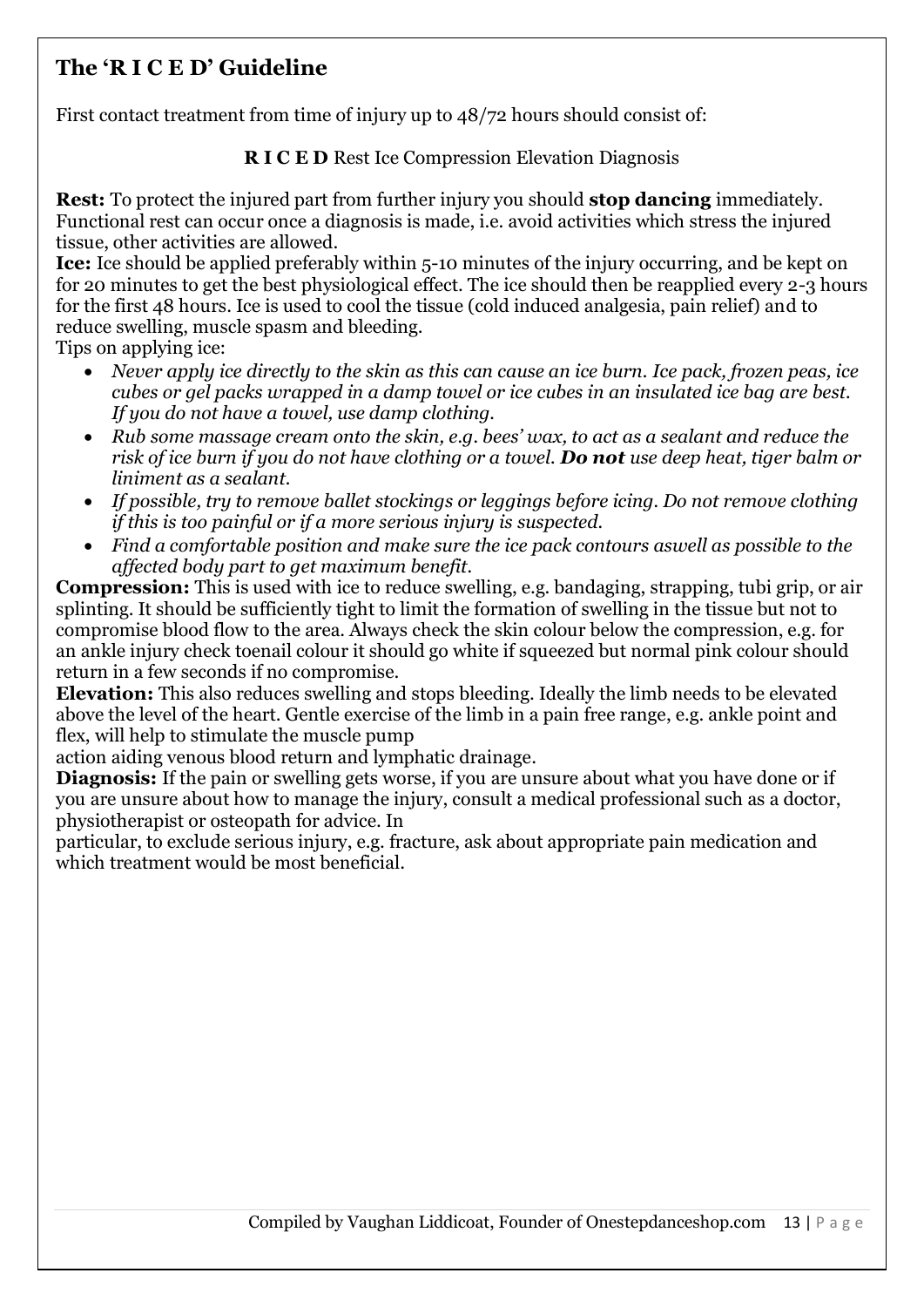#### **The 'H A R M' Factors**

In addition to applying the RICED principle, it is also important to avoid the 'H A R M' factors in the first 48-72 hours following injury.

#### **H A R M** Heat Alcohol Running Massage

**Heat:** A common mistake dancers make is to heat rather than ice an injured area. As described earlier, initial icing is important in reducing swelling, muscle spasm and/or bleeding. Heat will increase bleeding at the injured site and will

also increase swelling. This means you should avoid hot water bottles, heat packs, hot showers/baths and liniments, e.g. deep heat.

**Alcohol:** Drinking alcohol will increase bleeding and swelling at the injured site and this will ultimately delay the healing process. In addition, it can mask the pain of your injury and its severity causing you to damage the injured area further.

**Running/Dancing:** Continuing to dance with an injury can increase its severity through further bleeding and tissue damage. Stop dancing immediately upon injury, and only return to dance activity after discussion with a medical

professional.

**Massage:** Again, a common mistake that dancers make is to massage the injured area immediately after the injury has occurred. Massage in the first 48-72 hours will increase bleeding and swelling and delay the healing process.

Applying the RICED and HARM principles as soon as an injury occurs will help relieve initial symptoms, speed recovery and ultimately shorten your time away from dance.